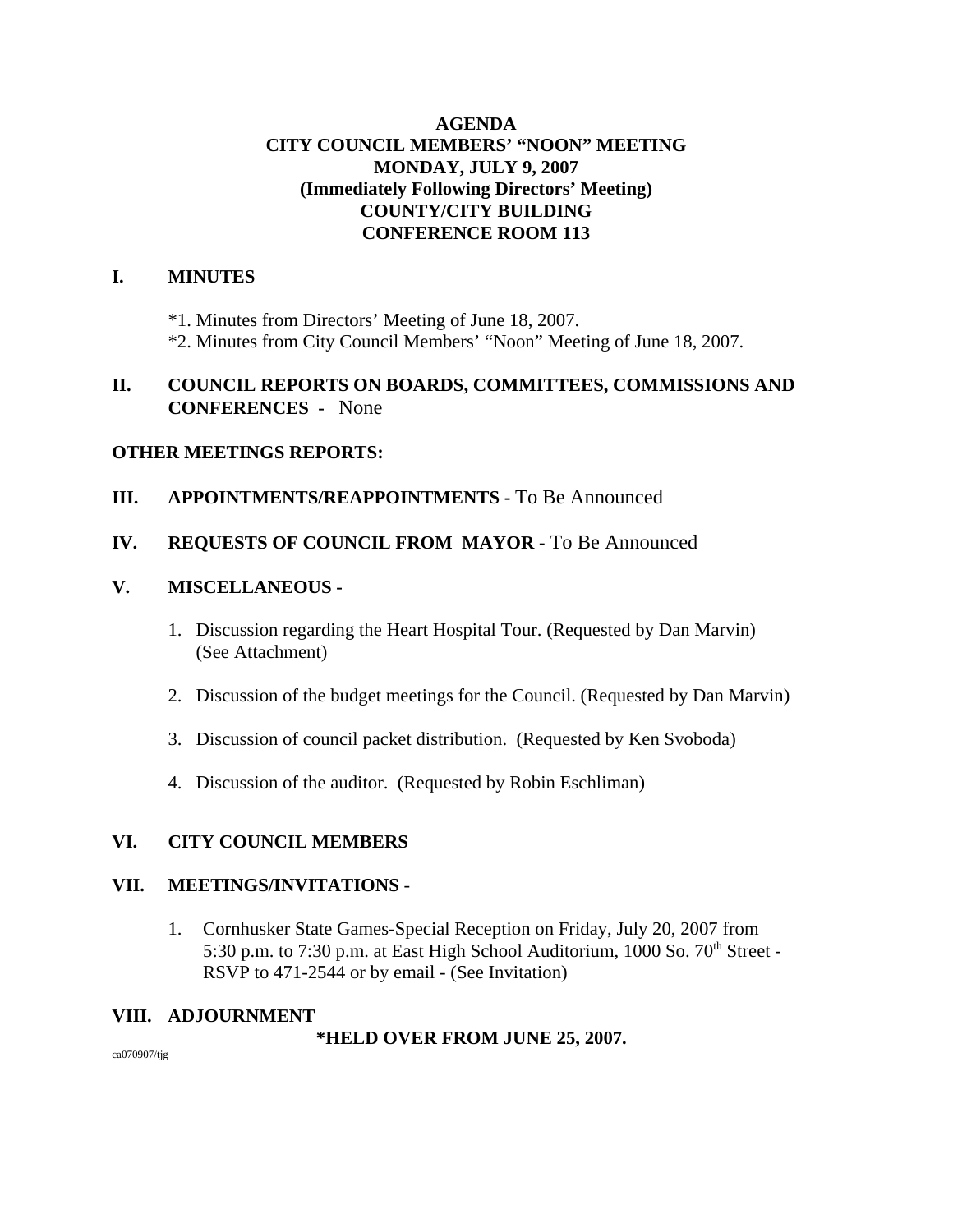

"J Hoffman" <jhoffman@neheart.com> 06/28/2007 02:59 PM

To <tgrammer@lincoln.ne.gov>

cc bcc

Subject Heart Hospital visit

History: **E** This message has been forwarded.

Tammy,

As we discussed, the Nebraska Heart Institute would like for members of the Lincoln City Council to visit our Lincoln campus, which includes the Nebraska Heart Hospital as well as NHI's corporate based Medical Office Building. The tour can with a breakfast, lunch or dinner, depending on the preference of the council members.

We are open to a date in July or August that would work for the majority of the members. Once scenario would be to arrive at noon, tour the campus for approximately 20 to 25 minutes then have lunch while meeting with our senior administrative team and some of the cardiologists and surgeons, with an adjournment around 1 to 1:15 p.m.

We are flexible in date and time. I look forward to hearing from you as we move forward in identifying a date.

Tammy, thank you again for your assistance,  $J$ 

J Hoffman Director, Marketing & Physician Services Nebraska Heart Institute & Heart Hospital 7440 South 91st Street Lincoln, Nebraska 68526  $P - 402 - 328 - 3940$ jhoffman@neheart.com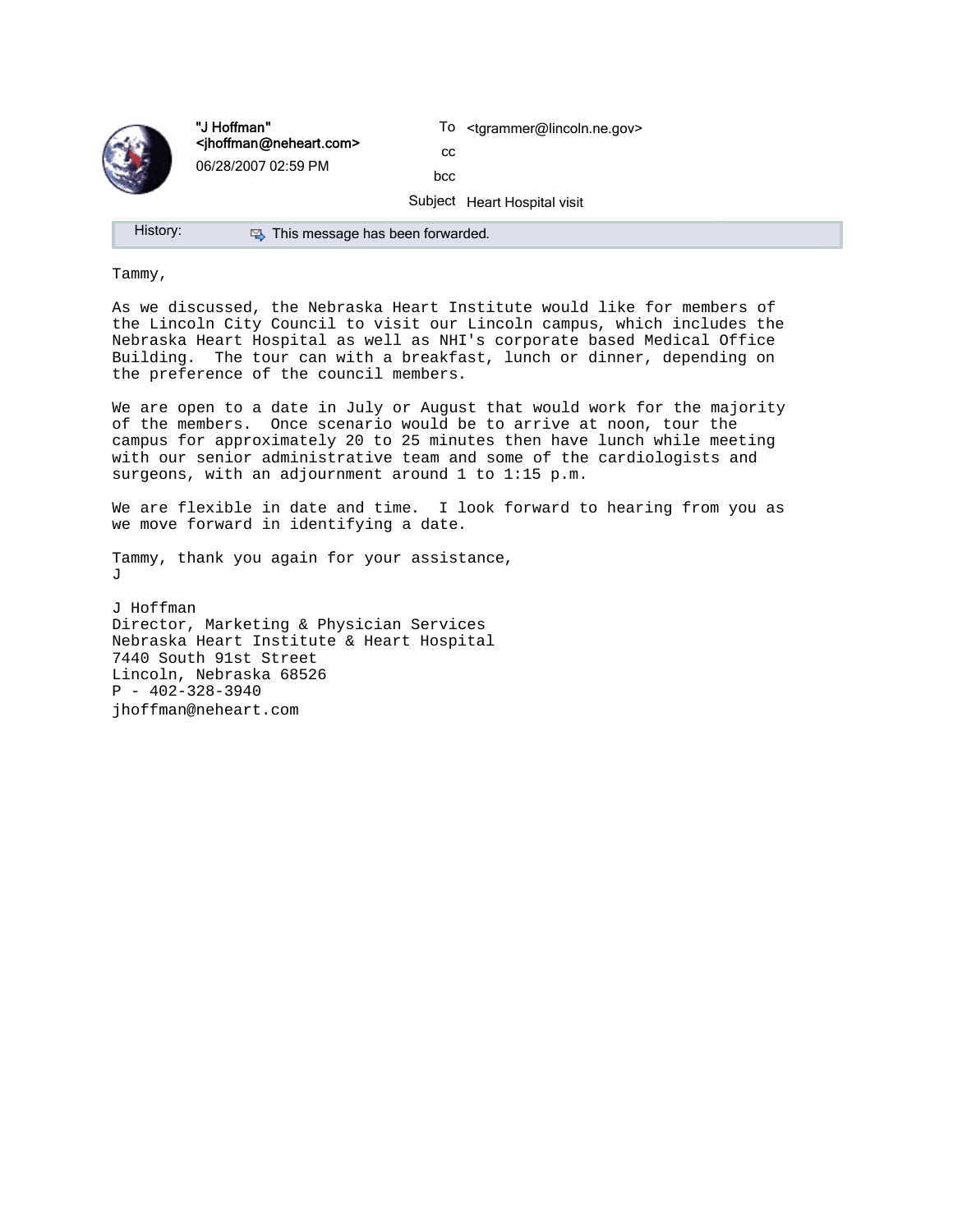#### **MINUTES CITY COUNCIL MEMBERS' "NOON" MEETING MONDAY, JULY 9, 2007 COUNTY/CITY BUILDING**

**Members Present:** Dan Marvin, Chair; Robin Eschliman, Vice-Chair; Jon Camp; Jonathan Cook; Doug Emery; John Spatz; and Ken Svoboda.

**Others Present:** Dana Roper, City Attorney; Trish Owen, Mayoral Aide; Rick Hoppe, Administrative Aide to the Mayor; Deena Winter, Lincoln Journal Star; Dave Landis, Urban Development Director; Andre Mick, LIBA; Mary Meyer, City Staff; and other interested parties.

Copy of the Nebraska Open Meeting Act posted on rear wall of Room 113.

Chairman Marvin opened the meeting at approximately 12:00 p.m.

#### **I. MINUTES**

1. Minutes from Directors' Meeting of July 2, 2007.

2. Minutes from City Council Members' "Noon" Meeting of July 2, 2007.

Marvin called for approval of above meeting minutes. With no corrections minutes approved by acclamation.

# **II. COUNCIL REPORTS ON BOARDS, COMMITTEES, COMMISSIONS AND CONFERENCES**

# **1. No Board Meetings For The Council To Report Oon**

# **OTHER MEETINGS REPORTS:**

# **III. APPOINTMENTS/REAPPOINTMENTS**

Pearce reported no new appointments/reappointments at this time.

# **IV. REQUESTS OF COUNCIL FROM MAYOR**

Owen reported no requests at this time.

# **V. MISCELLANEOUS**

#### **1. Discussion of Arena (Hearing Set for October 29th) - Marvin**

Marvin sent emails requesting feedback from Council members and have had discussion with Svoboda and received feedback from Eschliman. For the meeting we can elongate at the front of the meeting, with discussion on redevelopment of the plan, have a PowerPoint presentation, with an announcement made of a 45 minute window in which people will present. Or, move into Room 113 as a Pre-Council at 4:00 pm next week.

The pros of having in the Council Chambers would be more exposure to the community on the layout and redevelopment plan. The thoughts people have on meetings was addressed in Eschliman's email. Cook stated he would have it longer and thinks there is enormous community interest, with people paying close attention.

Camp stated this will be different, and using the word "project" is probably a misnomer. The five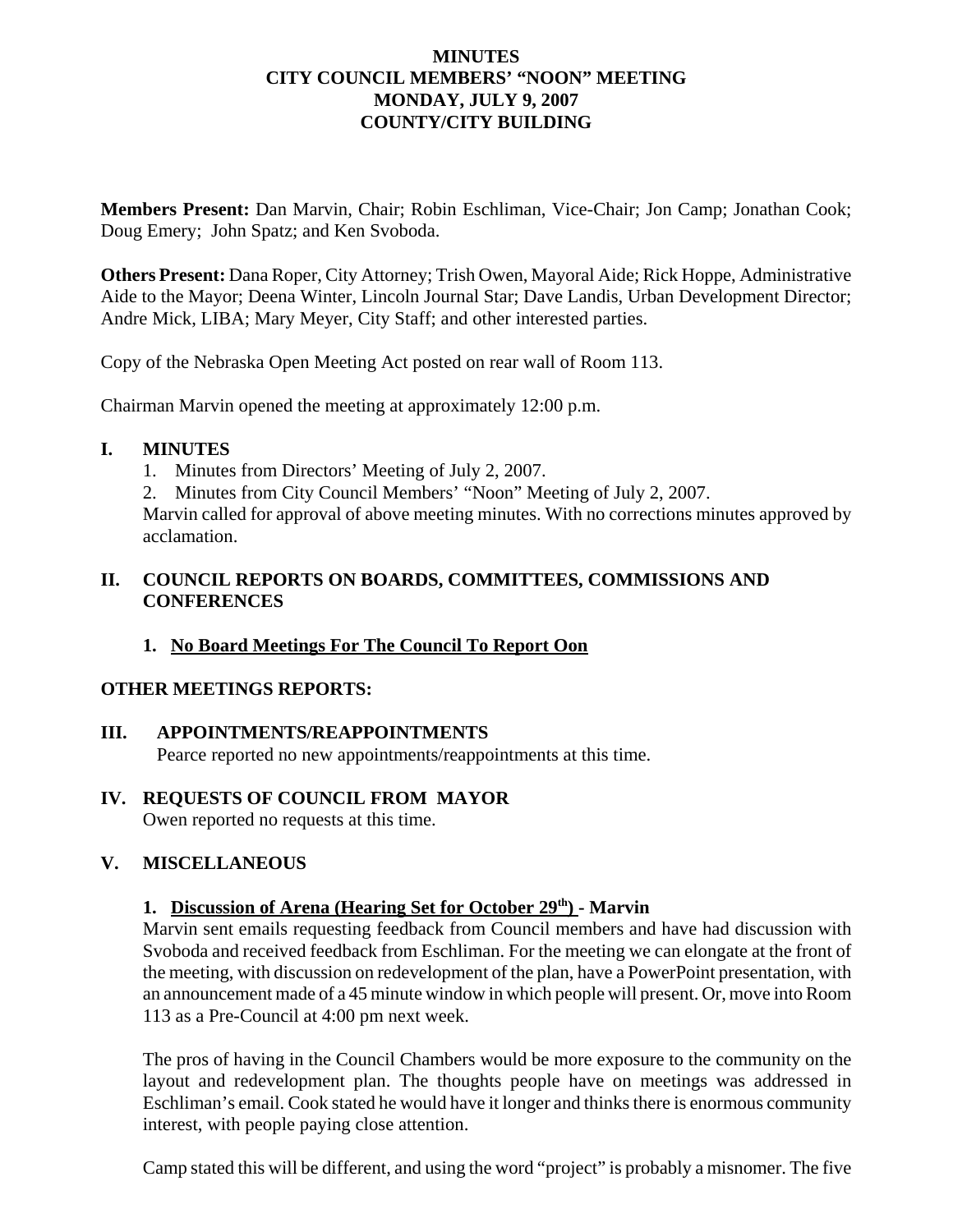minute rule is different, as it's not like one company making presentation on what they want to do. We will be looking at PowerPoints, such as Morgan has been sharing. How long do we anticipate? Marvin believed three people were on board, and if in Room 113 the plan was to have three people present for approximately 40 minutes and then open up for questions for 20 minutes, after which the Pre-Council would be done. Marvin and Svoboda previously discussed if in Chambers people wouldn't ask questions, but would have presenters and would try to hold to 30 to 40 minutes. Then would open up for discussion and after open the public hearing.

Owen added two of the three people are not City staff. Dr. Eric Thompson was one presenter, and previously did the feasibility study. Will probably see one internal staff member. Marvin added Dr. Thompson would speak to the economic impact and the other presenter would talk about the study on location and size, etc. Marvin added as the Mayor has stated he would put this to a people vote, at some point, and therefore this would be fine to have in Chambers.

Camp said however done it should be capitalized, having repeat performances on Channel 5 in order for people who are not part of the meeting to have a scheduled time to view. Could possibly say at 5:30 or 6:30 we would repeat on Channel 5 and then keep to a time, but added he didn't know how Council would keep to 30 minutes.

Marvin stated on the arena discussion opened up at Pershing, Gonzolas did a piece talking about the whole project. Cook added there have been programs before related to items, i.e. the Action Plan from the Urban Development Department, where they had a presentation and repeated many times on Channel 5. It was separate but informative and certainly possible. Could be prepared by CIC.

Camp agreed on the need to think in terms of a rebroadcast format, as this is very important as it leads up to what could be significant expenditures. Want to give people an opportunity to watch at their leisure. Another item to discuss is how late we think our meeting will last. He stated he had no idea on how much public weigh in there would be. Should Council agree to set deadlines not to meet past a certain time? Cook asked how long was the Planning public meeting? No one knew, but Marvin added when they did the blight it was not particularly long. Camp commented this may not be that long, remembering StarTran.

Marvin said in looking at first readings, nothing appears to require extra time. Svoboda added they did StarTran without additional public hearing, action only, and doesn't remember a lot of discussion, other than among Council. Svoboda also didn't see anything in the First Readings requiring a lengthy time period. Marvin stated he would talk to the presenters about a 30 to 40 minute priority during the meeting, in the Council Chambers, and Council would not have a Pre-Council.

Cook asked if this meant there would not be a presentation at the time the item is on the agenda? Marvin said they would wait until they got to that point. Cook thought possibly to start at 5:45 pm or 6:00 pm, as there are claims listed against the City. Svoboda thought if Council had everything else done on the resolution list, they could end with this, other than a vote, and doesn't see a problem and would prefer to do in the Chambers.

# **2. Lincoln/Omaha City Councils - Marvin**

The Meeting of the Lincoln and Omaha City Councils will be held November 1, 2007 at 1:30 pm, at the Haymarket Ballpark, with an arranged Omaha Council tour of the stadium after the meeting. The Chair of the Omaha Council suggested we have three to four topics. Now asking